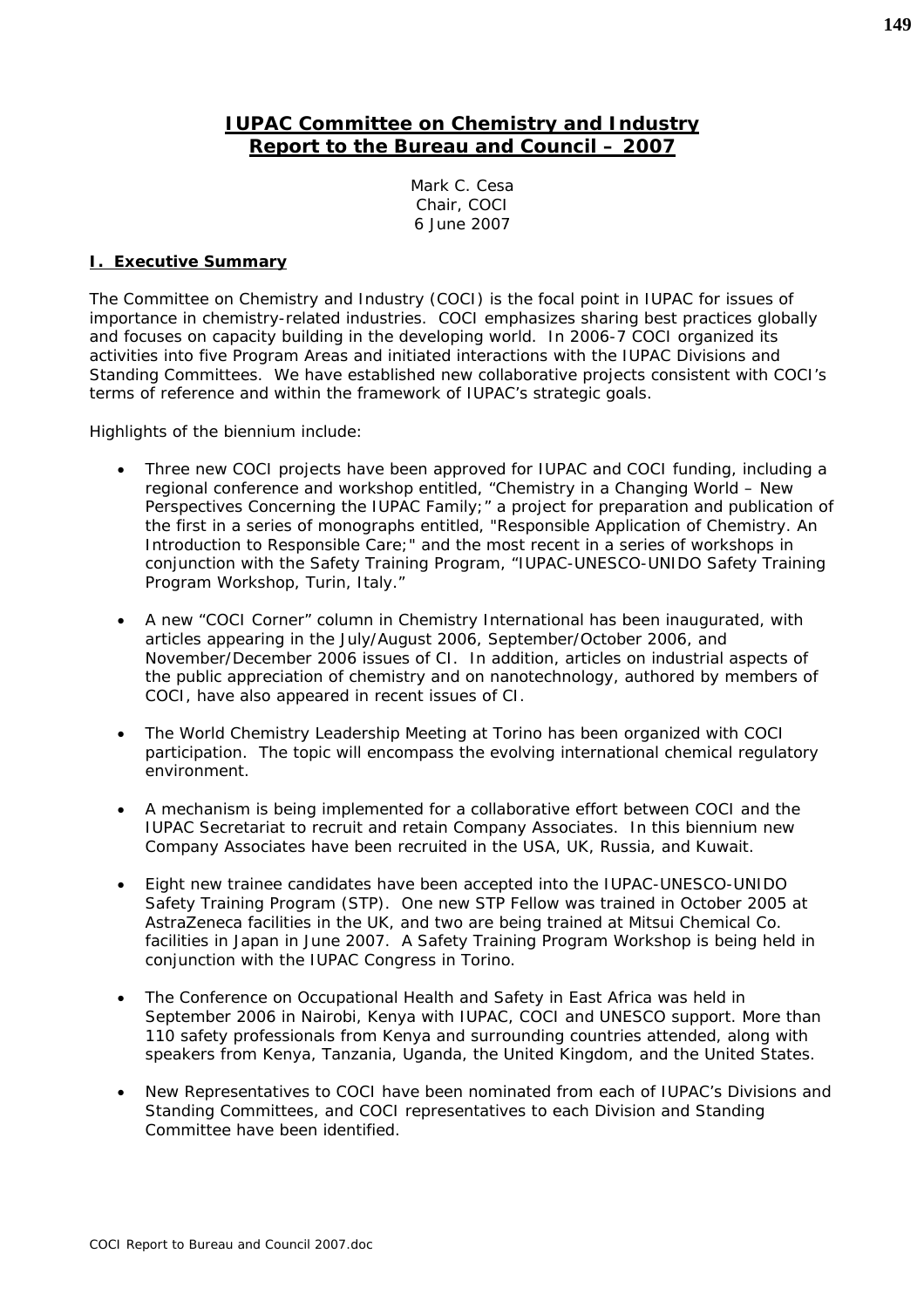## **II. Activities of COCI Toward the IUPAC Strategic Goals**

The IUPAC Committee on Chemistry and Industry (COCI) strives to fulfill its objectives as set forth in its Terms of Reference. The principal objectives are paraphrased here:

- Advise the President and Executive Committee on options and actions by which IUPAC could become more attractive to increased participation by scientists in industry;
- Develop and maintain an active program to recruit, guide and inform Company Associates;
- Develop liaisons with national and international associations that represent chemical industries, chemical societies, and international bodies involved in scientific and industrial development; and
- Initiate and maintain a portfolio of projects with implications for industry.

All of these objectives are intended to contribute to the achievement of the IUPAC strategic goals. References cited in this section of the report can be found at the appropriate locations in Section IV below.

#### *a. IUPAC will provide leadership as a worldwide scientific organization that objectively addresses global issues involving the chemical sciences.*

The NGO/IGO/Trade Associations Program in COCI is a focus for NGO status for IUPAC with groups involved in activities of industrial chemical interest and for collaboration with international groups that impact the chemical sciences. COCI is helping to organize the World Chemistry Leadership Meeting at Torino, whose topic will center on the evolving international chemical regulatory environment. COCI TM Colin Humphris and the COCI chair have consulted with IUPAC Past President Leiv Sydnes on the content of the 2007 WCLM. Included in the 2007 WCLM program are presentations on the impact of REACH and SAICM, and the scientific developments and issues impacting the chemical sciences from industrial and academic perspectives. COCI, through the NGO/IGO/Trade Associations Program, is also available to contribute to IUPAC efforts to become an NGO with organizations such as ICCA, UNEP, WHO, and others. *(Committee Information 9; Publications 13, 15)*

#### *b. IUPAC will facilitate the advancement of research in the chemical sciences through the tools that it provides for international standardization and scientific discussion.*

Two new IUPAC-funded COCI projects will facilitate scientific discussion between academic and industrial scientists and administrators. In the first, a regional conference and workshop entitled, "Chemistry in a Changing World – New Perspectives Concerning the IUPAC Family," (Project No. 2006-030-1) will be organized under the leadership of TM Jonas Unger to solicit the views and needs of NAOs and CAs. Ideas and suggestions from the Conference will be gathered and addressed to foster new collaborations. Industrial financial support has been secured; we hope that this Conference will serve as a model for future regional meetings worldwide. *(Projects 3)*

The second new project recognizes the importance of Responsible Care in the development of best practice in the developed and developing world. Canadian NR Bernard West has secured a new project entitled, "Responsible Application of Chemistry. An Introduction to Responsible Care." In this project the first in a series of case studies/monographs will be prepared on the responsible handling, manufacture and distribution of chemicals. *(Projects 4)*

A new "COCI Corner" column in *CI* has been started with an article on COCI activities in the July/August 2006 issue. Additional COCI Corner articles have appeared in the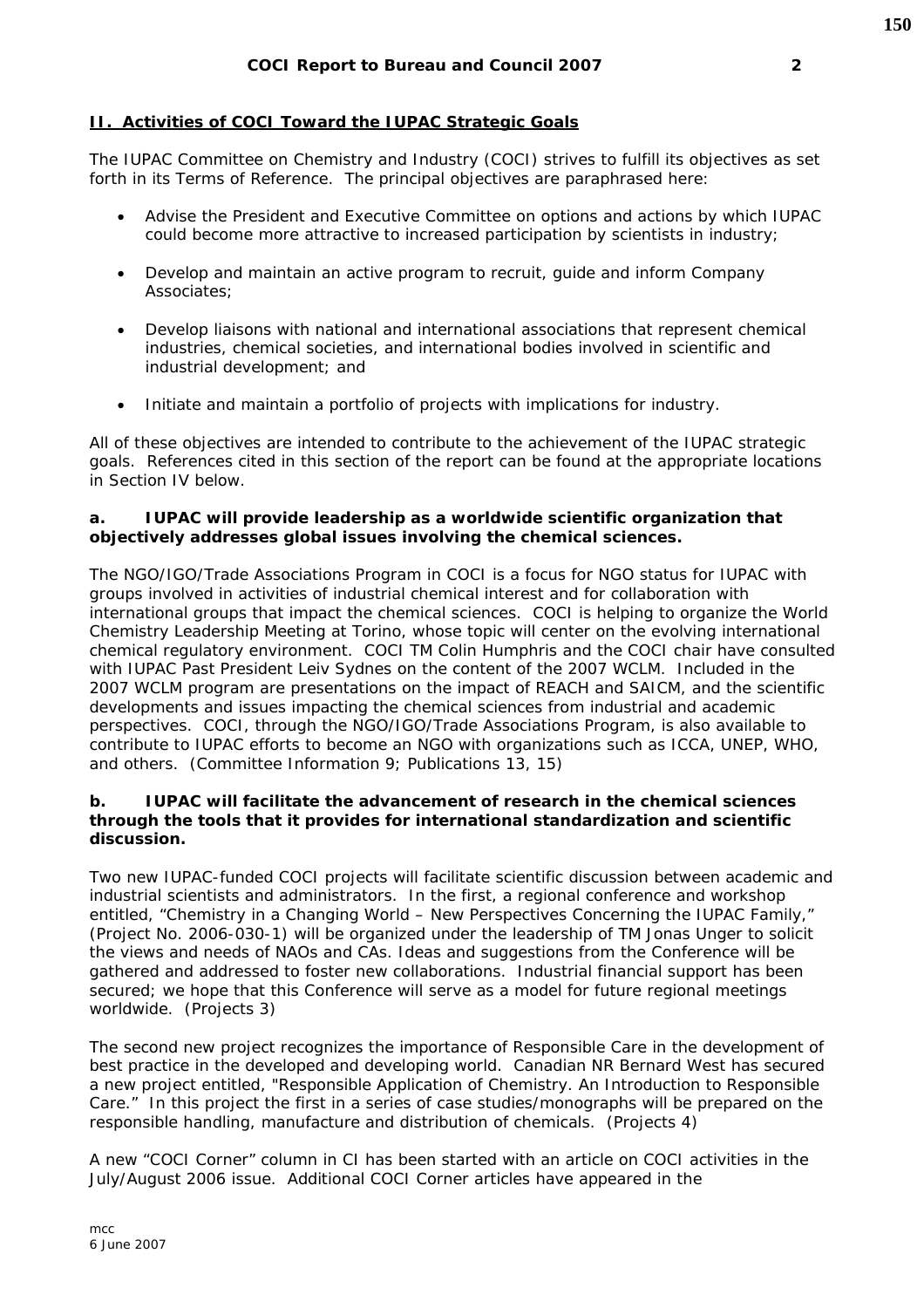September/October 2006, November/December 2006, May-June 2007, and July-August 2007 issues of *CI*. The COCI Corner will be a regular feature in *CI* and will be the place where COCI news, articles from and by Company Associates, and developments in industrially related chemistry will be communicated. *(Publications 8, 10, 12, 13, 15)*

New representatives to COCI from each of the IUPAC Divisions and Standing Committees have been recruited, and COCI representation on each Division and Standing Committee has been offered, as part of the Division/Standing Committee Collaboration Program's efforts to build new collaborative projects of industrial interest. These representatives will receive relevant communications on COCI activities and will be invited to COCI meetings. Possibilities for collaboration between CCE, Division VII, CHEMRAWN, and COCI are also being pursued. *(Committee Information 4)*

### *c. IUPAC will assist chemistry-related industry in its contribution to sustainable development, wealth creation, and improvement in the quality of life.*

The IUPAC-UNESCO-UNIDO Safety Training Program has made several advances in this biennium. In October 2005 STP Fellow Prof. Said Bayomi of Egypt received training in AstraZeneca facilities in the UK. Mr. Godfred Nyarko of Ghana and Mr. Fabian Benzo Moreira of Uruguay received training at Mitsui Chemical Co. facilities in Japan in June and July 2007. *(Projects 1, Publications 5, 9, 10)*

Eight trainee candidates from among over ten new applicants have been accepted into the Safety Training Program and are awaiting assignment to Host Companies. The new trainee candidates are from Nigeria, Uruguay, Morocco, India, Tanzania, Zimbabwe, and Pakistan. There is a current shortage of Host Companies, and all COCI members have been asked to canvass the CAs in their home countries for interest in participation. The STP Brochure and application form have been updated. Information on the Safety Training Program can be found at the STP Web page. *(Committee Information 2)*

#### *d. IUPAC will foster communication among individual chemists and scientific organizations, with special emphasis on the needs of chemists in developing countries.*

In addition to the projects described under Strategic Goal *b* above, COCI has organized workshops related to the Safety Training Program in 2005 and 2007. Following on a successful Safety Training Program Workshop in Beijing in 2005, a workshop is to be held in conjunction with the IUPAC Congress in Torino. Six STP Fellows and two international experts in environmental toxicology are scheduled to participate, with oral presentations, posters, and a panel discussion. *(Committee Information 2, 3; Projects 5)*

Most notably, COCI has collaborated with STP Fellow Kelvin Khisa to organize a Conference on Occupational Health and Safety in East Africa in September 2006 in Nairobi, Kenya. More than 110 participants from Kenya and surrounding countries participated in the Workshop, along with speakers from Tanzania, Kenya, Uganda, the United Kingdom and the United States. Topics of discussion focused on safe practices in the workplace in developing economies. *(Projects 2; Publications 6, 14)*

Through the efforts of United Kingdom NR and IUPAC Bureau Member Alan Smith, COCI now publishes a biennial summary of IUPAC Projects of Interest to Industry for circulation to NAOs and Company Associates. The most recent issue of this summary is scheduled for release before the 2007 General Assembly. *(Committee Information 4)*

### *e. IUPAC will utilize its global perspective and network to contribute to the enhancement of chemistry education, the career development of young chemical scientists, and the public appreciation of chemistry.*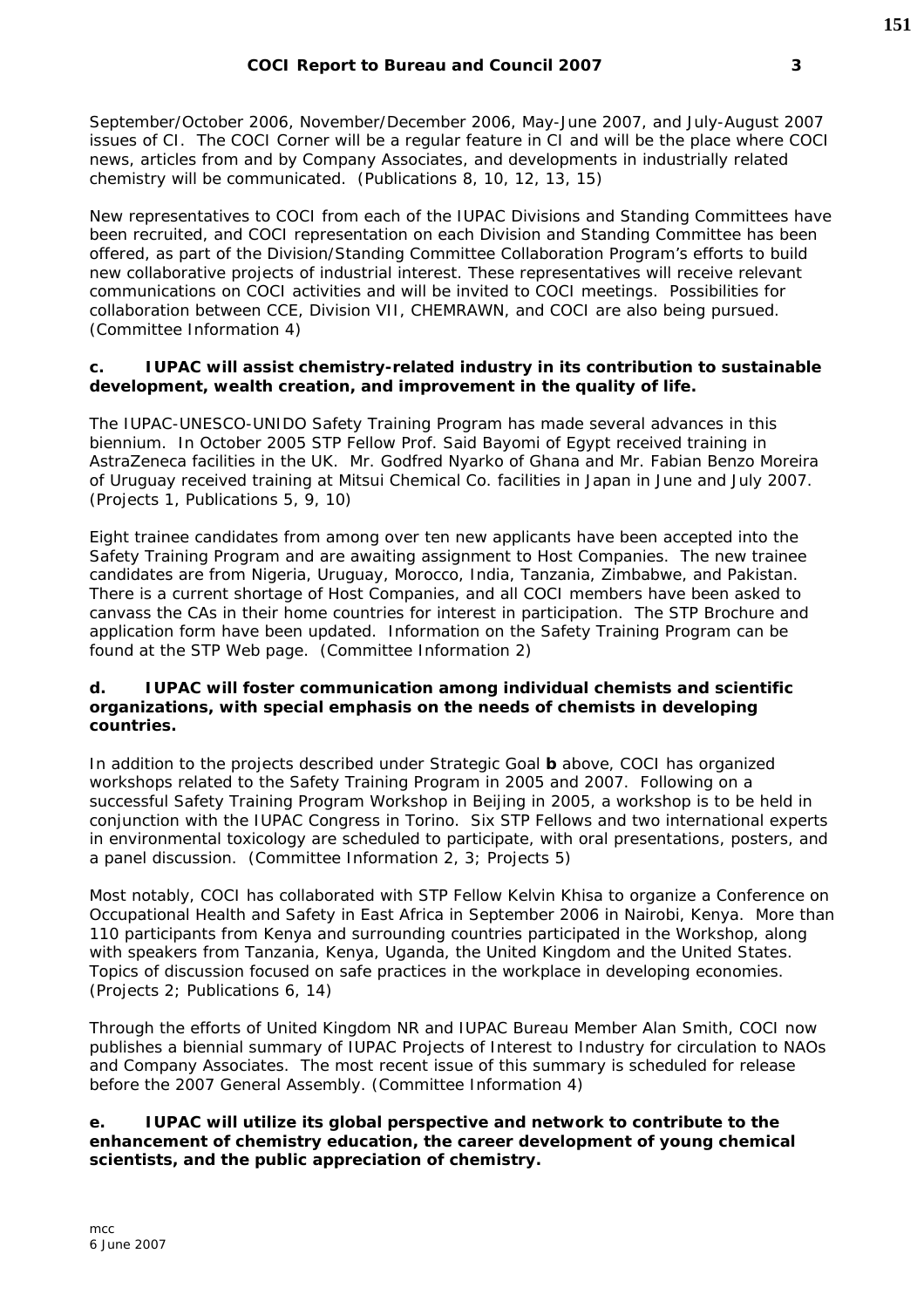The COCI program on Public Appreciation of Chemistry is working closely with CCE to provide industrial perspectives on this critical activity of the Union, and TM David Evans has published an entertaining article in *CI* on industrial aspects of public appreciation of chemistry. Also in preparation is a guide for chemists making presentations to members of the public on scientific issues. *(Publications 7, 16)*

CD-ROMs containing the DIDAC educational materials in Chinese have been prepared in collaboration between TM Alexandre Pokrovsky and Jinliang Qiao of Sinopec.

### *f. IUPAC will broaden its national membership base and will seek the maximum*  feasible diversity in membership of IUPAC bodies in terms of geography, gender, and *age.*

A mechanism is being implemented for a collaborative effort between COCI and the IUPAC Secretariat to recruit and retain Company Associates. This mechanism includes leadership by a Secretariat employee as Program Leader, who will have overall coordination responsibility for program, including CA recruitment with the proactive assistance of COCI and the NAOs. The Secretariat will be the key repository for information and records on the program, such as the CA database. COCI will appoint a TM (currently Evans) to assist the Program Leader directly. This person will coordinate personal regional contacts by all COCI members to both industry and NAOs and will coordinate preparation of materials for CA recruitment, including brochures, project lists, etc. This person will then be the focal point within IUPAC for communication of CA benefits and activities, and will communicate the results of project and program developments in COCI to enhance the perception of benefits to CAs. A draft of a revised CA Brochure has been completed and is now being edited for printing. *(Committee Information 7, 8)*

Very importantly, new Company Associates in the USA, UK, Kuwait, and Russia have been recruited since the Beijing Congress and General Assembly. Evans, AM Khalida Al-Dalama (Kuwait), the COCI chair, and Pokrovsky have been instrumental in securing these new CAs. *(Publications 1, 4)*

Communication with CAs is an important goal in the CA and NAO Program. In addition to the new regional Conference described in section b above, TM Akira Ishitani, Evans and Unger have all made personal visits to their NAOs and Company Associates to review activities in IUPAC and COCI and to recruit new Company Associates. Unger has visited companies and universities in Italy to recruit new CAs, an Italian NR, and participants in COCI activities at the 2007 Congress and General Assembly in Torino.

COCI continues to work toward increased diversity in its membership. COCI members now span seventeen countries, and three women are currently members of the Committee. COCI has instituted a new nominations subcommittee composed of the chair, secretary and a member from a Division or Standing Committee, which will be charged with identifying candidates for COCI membership encompassing diversity and breadth of experience in the chemical sciences. This subcommittee will recommend membership for 2008-9. *(Members)*

## **III. COCI Strategy, Structure and Function**

COCI places strategic emphasis on projects that share best practices globally and focus on:

 Capacity building Public appreciation of chemistry The authoritative role of IUPAC as an NGO Reputation and trust Enabling public and political debates.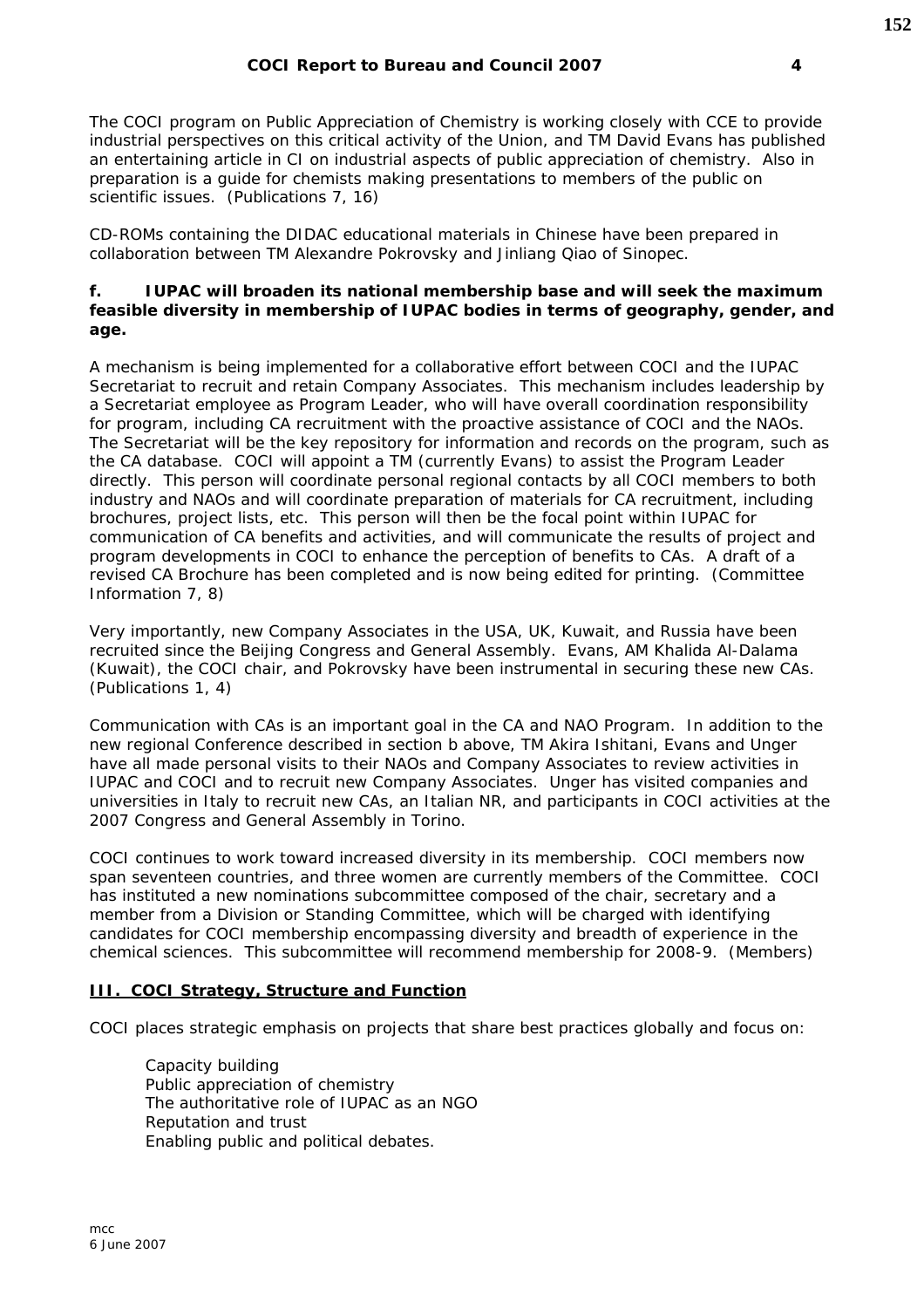To implement this strategy, COCI has a leadership team that oversees projects and budget along with Programs led by Titular Members and staffed by Members and National Representatives. This structure is designed to facilitate generation of new projects and to foster collaboration with IUPAC Divisions and Standing Committees and with the industrial chemical community. Industrial financial support is strongly encouraged for all COCI projects.

Finance and Budget are headed by COCI Secretary and Treasurer Michael D. Booth. This function is charged with managing the project and operating budgets, assisting with reimbursements of allowable expenses, and tracking spending on COCI projects and contracts with Projects Coordinator and TM Aldo Bologna Alles.

The Projects Coordination function, led by Alles, assists members in preparation and submission of project proposals, coordinates sources of funding inside IUPAC and externally, liaises with the IUPAC Projects Committee and Evaluation Committee, and monitors progress on and completion of projects.

The Health, Safety and Environmental Program is led by Cesa, with assistance from Booth, Alles, Al-Dalama, and AM Esma Toprak. This program administers the IUPAC-UNESCO-UNIDO Safety Training Program, along with regional workshops on Health, Safety and Environmental Management.

COCI's efforts on Public Appreciation of Chemistry are led by Evans. COCI works with CCE on its program in PAC and provides support and input from the industrial perspective, assuring coordination with and differentiation from the myriad efforts in PAC worldwide.

The NAO/Company Associates Recruitment and Retention Program is led by Ishitani, with Evans and Unger. Responsibilities include recruitment and retention of Company Associates in collaboration with the Secretariat, recruitment of National Representatives, and communication with NAOs and CAs on IUPAC matters of interest to industry.

The NGO/IGO/Trade Association Program is led by Humphris, with West and TM Alexandre Pokrovsky. The participants in this program build liaisons with trade associations such as CEFIC and ACC, make connections with government and non-governmental organizations such as UNESCO and ICCA, and assist IUPAC's establishment of NGO and IGO roles with relevant organizations. As such, this program provides access to IUPAC as the "Scientific Straightedge" on urgent industrial/governmental issues.

Smith (UK) leads the Division and Standing Committee Collaboration Program. Responsibilities include recruitment of representatives from the Divisions and Standing Committees to COCI, and of COCI members as representatives of COCI on the Divisions and Standing Committees.

In 2006-7, COCI has held annual meetings of the Committee as a whole, as well as annual strategy and project planning/review sessions. At these sessions the strategy of the Committee was reviewed and re-established, and new ideas in nanotechnology and the environment, biomonitoring, and biofuels are being evaluated for feasibility as COCI sponsored or co-sponsored projects.

#### **IV. Publications, Committee Information, Projects, Meetings, and Membership**

#### **Publications**

1. "New CA's Join IUPAC," *Chemistry International*, November-December 2005, p. 19; http://www.iupac.org/publications/ci/2005/2706/iw4\_newCAs.html.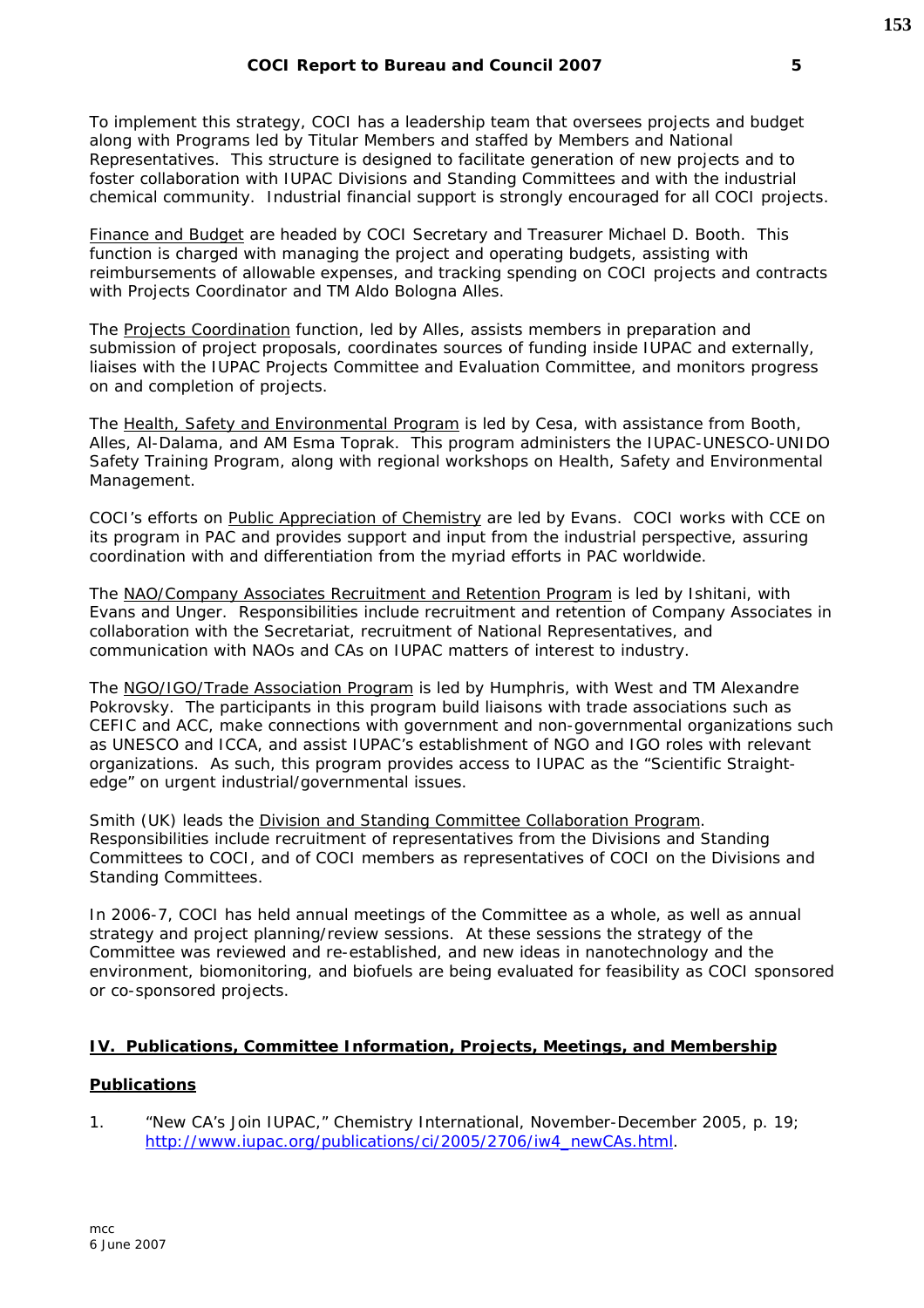- 2. A. Smith, "Nanotechnology Does It Have a Sporting Chance?" *Chemistry International*, January-February 2006, 8-9; http://www.iupac.org/publications/ci/2006/2801/2\_smith.html
- 3. D. A. Evans, "Division Roundup 2005 GA, Committee on Chemistry and Industry," *Chemistry International*, January-February 2006, 17; http://www.iupac.org/publications/ci/2006/2801/4\_divroundups.html.
- 4. "Two New CA's Join IUPAC," *Chemistry International*, January-February 2006, 20; http://www.iupac.org/publications/ci/2006/2801/iw3\_newCAs.html.
- 5. "Safety Training Program Call for Applicants," *Chemistry International*, March-April 2006, 20; http://www.iupac.org/publications/ci/2006/2802/iw3\_safety.html.
- 6. "Occupational Health and Safety Management 27-29 September 2006, Nairobi, Kenya," *Chemistry International*, May-June 2006, 36; http://www.iupac.org/publications/ci/2006/2803/ca4\_270906.html.
- 7. D. A. Evans, "The Irrationality of Being Fear of All Snakes, Spiders, ...and Chemicals," *Chemistry International*, July-August 2006, 12-15; http://www.iupac.org/publications/ci/2006/2804/3\_Evans.html; http://www.iupac.org/publications/ci/2006/2804/2804-pp12-16.pdf.
- 8. M. C. Cesa, "COCI Corner," *Chemistry International*, July-August 2006, 17-19; http://www.iupac.org/publications/ci/2006/2804/2804-pp17-19.pdf.
- 9. M. C. Cesa, "IUPAC-UNESCO-UNIDO Safety Training Program," CHAS-9, ACS National Meeting, San Francisco, CA, USA, 10 September 2006.
- 10. "Safety Training Program Call for Host Companies," *Chemistry International*, September-October 2006, 21; http://www.iupac.org/publications/ci/2006/2805/2805 pp18-22.pdf.
- 11. A. Smith, "Nanotechnology Lessons from Mother Nature," *Chemistry International*, November-December 2006, 10-11; http://www.iupac.org/publications/ci/2006/2806/3\_smith.html; http://www.iupac.org/publications/ci/2006/2806/2806-pp10-11.pdf.
- 12. "Industry and IUPAC Meeting Halfway," *Chemistry International*, November-December 2006, 21; http://www.iupac.org/publications/ci/2006/2806/2806-pp20-23.pdf.
- 13. Dumitrescu, I., "The Chemical Industry and Sustainable Development: The Role of ICCA and SAICM," *Chemistry International*, May-June 2007, 8-11.
- 14. Khisa, K., "Occupational Health and Safety Management in East Africa: Report on the 3-Day Regional Conference on Occupational Health and Safety Management in East Africa, Nairobi, Kenya 27-29 September 2006," *Chemistry International*, May-June 2007, 32-33.
- 15. "Emerging Chemical Regulatory Environment World Chemistry Leadership Meeting, IUPAC 2007 General Assembly, 10 August 2007, Torino, Italy: Conference Announcement," *Chemistry International*, May-June 2007, 34-35.
- 16. Evans, D. A., "Speaking to the Public About Chemistry," *Chemistry International*, July-August 2007, in press.

**Committee Information on the IUPAC Web Site**, posted in 2006-7: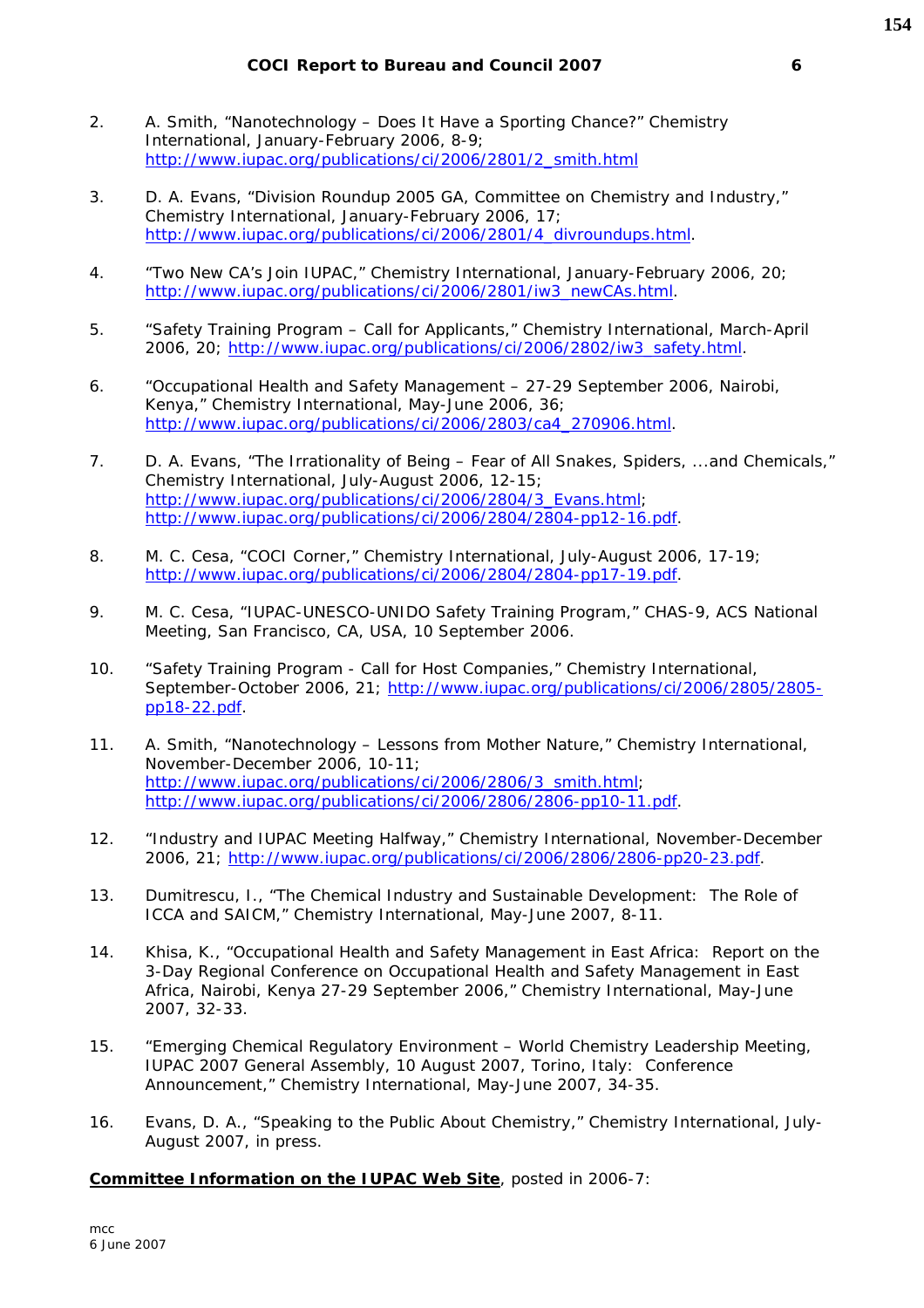- 1. COCI Home Page: http://www.iupac.org/standing/coci.html.
- 2. IUPAC-UNESCO-UNIDO Safety Training Program: http://www.iupac.org/standing/coci/safety-program.html.
- 3. Safety Training Program Workshop in Torino, 10 August 2007: http://www.iupac.org/standing/coci/stp-07torino.html.
- 4. Summaries of IUPAC Projects of Interest to Industry: April 2006: http://www.iupac.org/standing/coci/Div-Projects-sum\_04-2006.pdf. September 2006: http://www.iupac.org/standing/coci/Div-Projects-sum\_09-2006.pdf.
- 5. COCI 2006 Annual Report: http://www.iupac.org/standing/coci/COCI\_rpt2006.pdf.
- 6. COCI Terms of Reference: http://www.iupac.org/standing/coci/coci\_ref.html.
- 7. Company Associates Brochure: http://www.iupac.org/standing/coci/COCIbrochure04.pdf.
- 8. List of Company Associates: http://www.iupac.org/links/ca.html.
- 9. World Chemistry Leadership Meeting, Torino: http://www.iupac.org/symposia/conferences/ga07/wclm07.html.

#### **Projects**

- 1. 2004-032-1-022, "IUPAC-UNESCO-UNIDO Safety Training Program 2004", M. C. Cesa; http://www.iupac.org/projects/2004/2004-031-1-022.html.
- 2. 2005-046-1-022, "Conference on Occupational Health and Safety Management in East Africa", K. Khisa; http://www.iupac.org/projects/2005/2005-046-1-022.html.
- 3. 2006-030-1-022, "Chemistry in a Changing World New Perspectives Concerning the IUPAC Family," Jonas Unger; http://www.iupac.org/projects/2006/2006-030-1- 022.html.
- 4. 2006-047-1-022, "Responsible Application of Chemistry. An Introduction to Responsible Care," Bernard West; http://www.iupac.org/projects/2006/2006-047-1- 022.html.
- 5. 2006-051-1-022, "IUPAC-UNESCO-UNIDO Safety Training Program Workshop, Turin, Italy," Mark Cesa; http://www.iupac.org/projects/2006/2006-051-1-022.html.

#### **Meetings**

- 1. Strategy and Project Planning Meeting, Research Triangle Park, NC USA, April 2006; http://www.iupac.org/standing/coci/COCI\_minutes060421.pdf.
- 2. COCI Annual Meeting, Naperville, IL USA, July 2006; http://www.iupac.org/standing/coci/COCI\_minutes060720.pdf.
- 3. Strategy and Project Planning Meeting, Lyndhurst, UK, April 2007.

#### **Members**